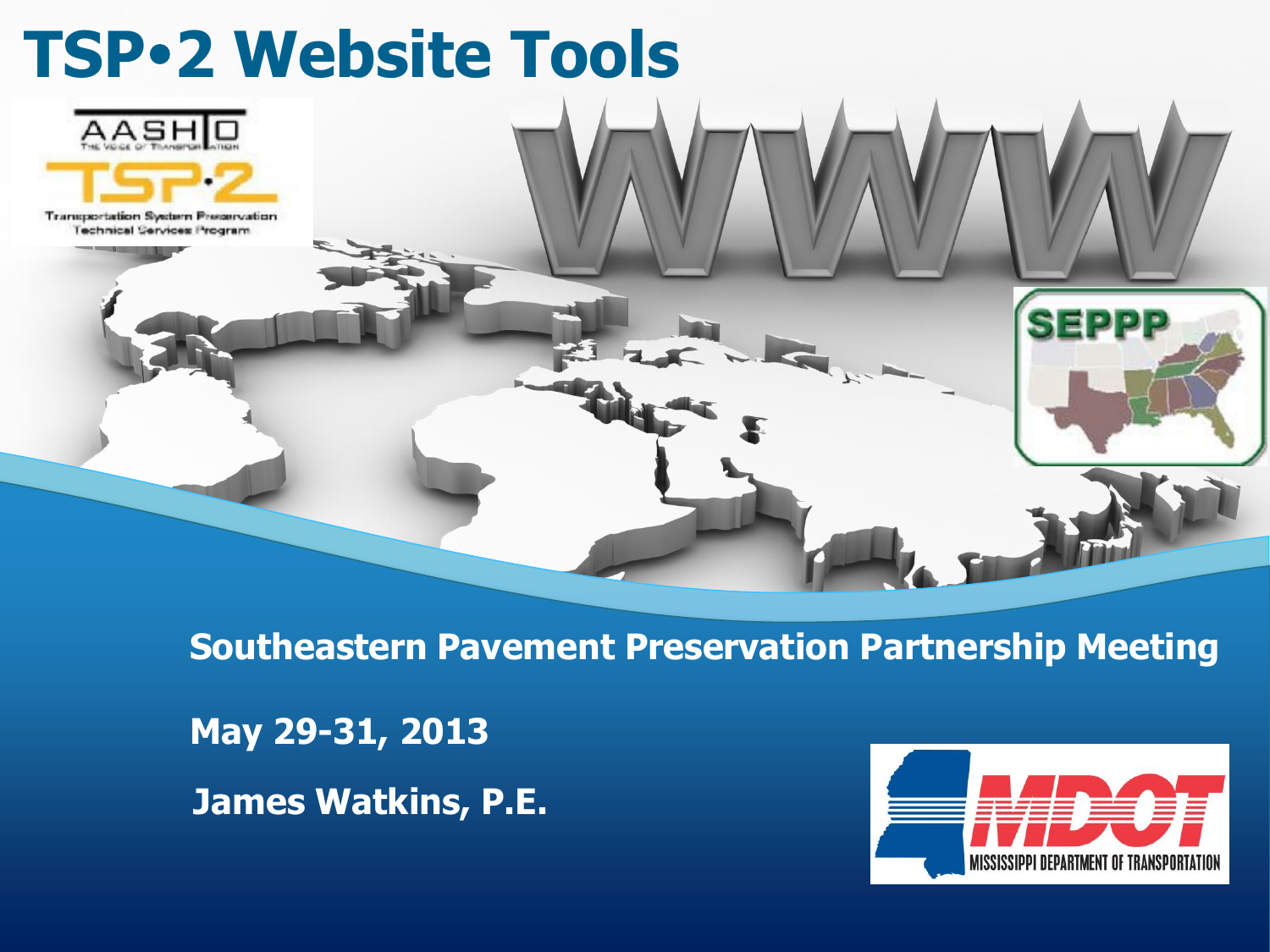# **TSP2**

#### **An Acronym for –**

#### **Transportation System Preservation Technical Services Program**





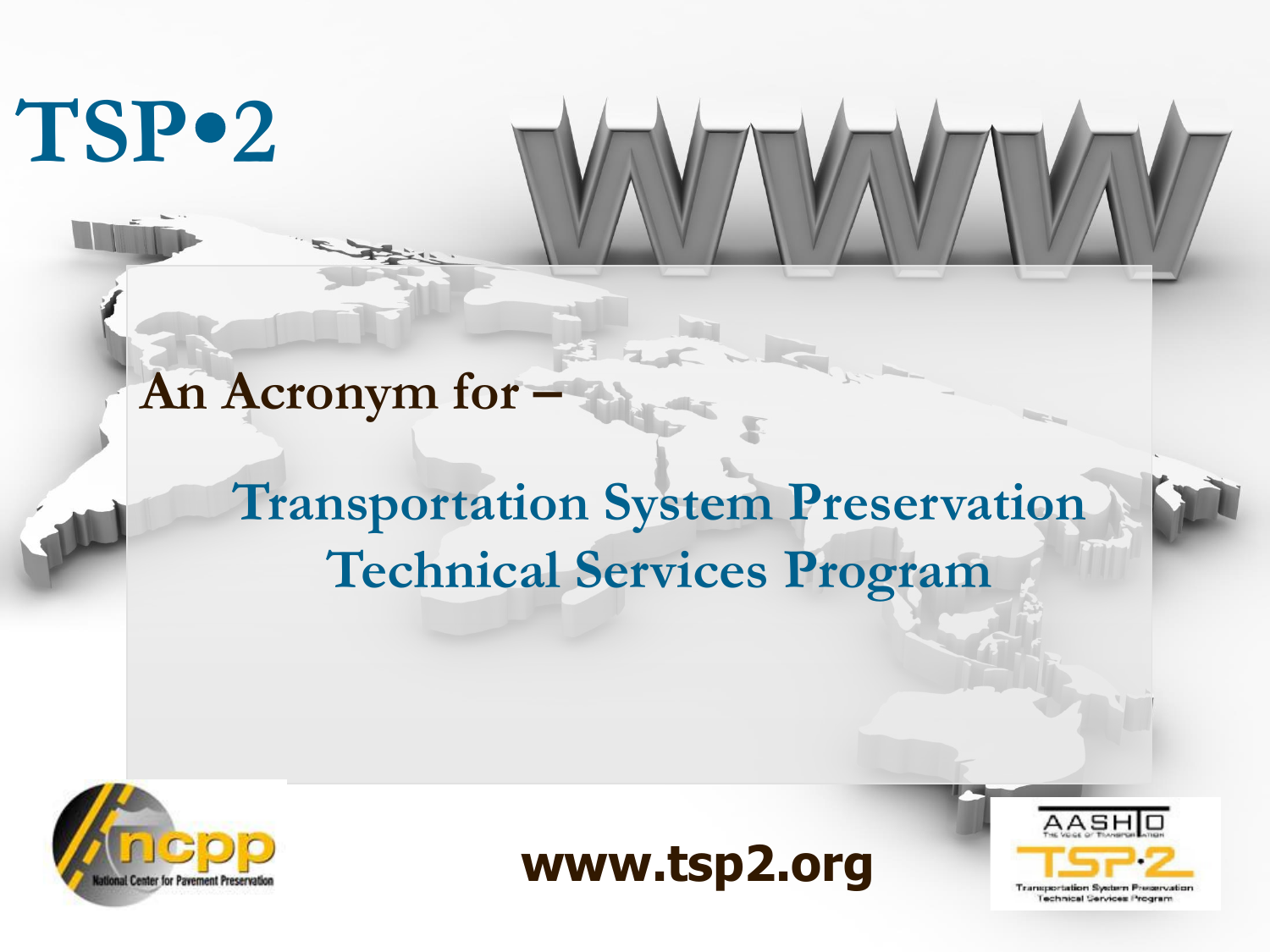# **Agenda**







Transportation System Preservation Technical Services Program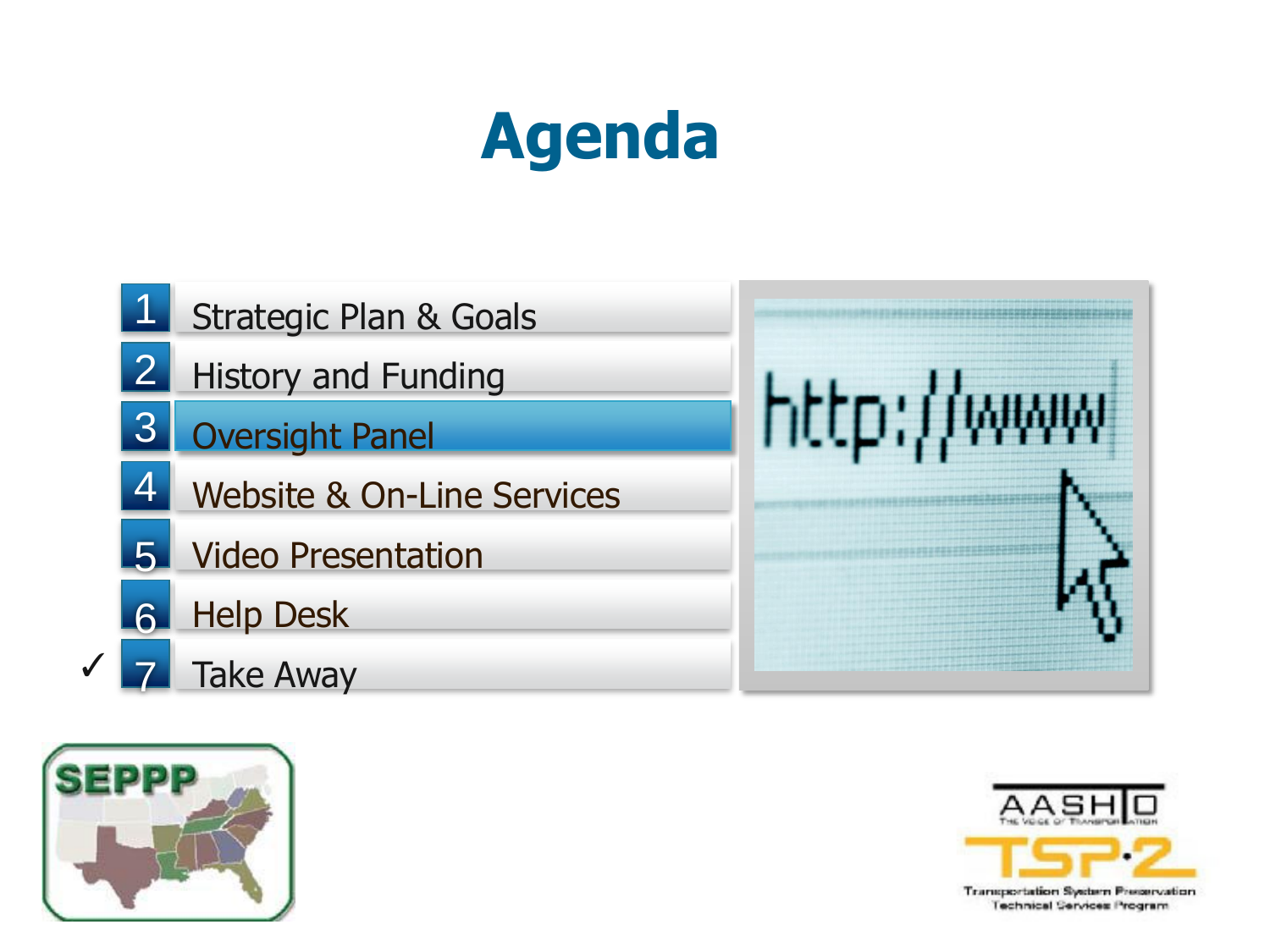# **Strategic Plan**

#### **www.tsp2.org**

| <b>Mission</b>                                                                                                                                              | <b>Vision</b>                                                                                                                                             |
|-------------------------------------------------------------------------------------------------------------------------------------------------------------|-----------------------------------------------------------------------------------------------------------------------------------------------------------|
| To serve as the<br>leading resource<br>to the SHA<br>members of<br><b>AASHTO</b> for<br>advancing and<br>improving<br>highway<br>preservation<br>practices. | Use highway<br>preservation<br>techniques to<br>achieve<br>sustainable<br>network<br>condition levels<br>that satisfy user<br>needs cost-<br>effectively. |
|                                                                                                                                                             |                                                                                                                                                           |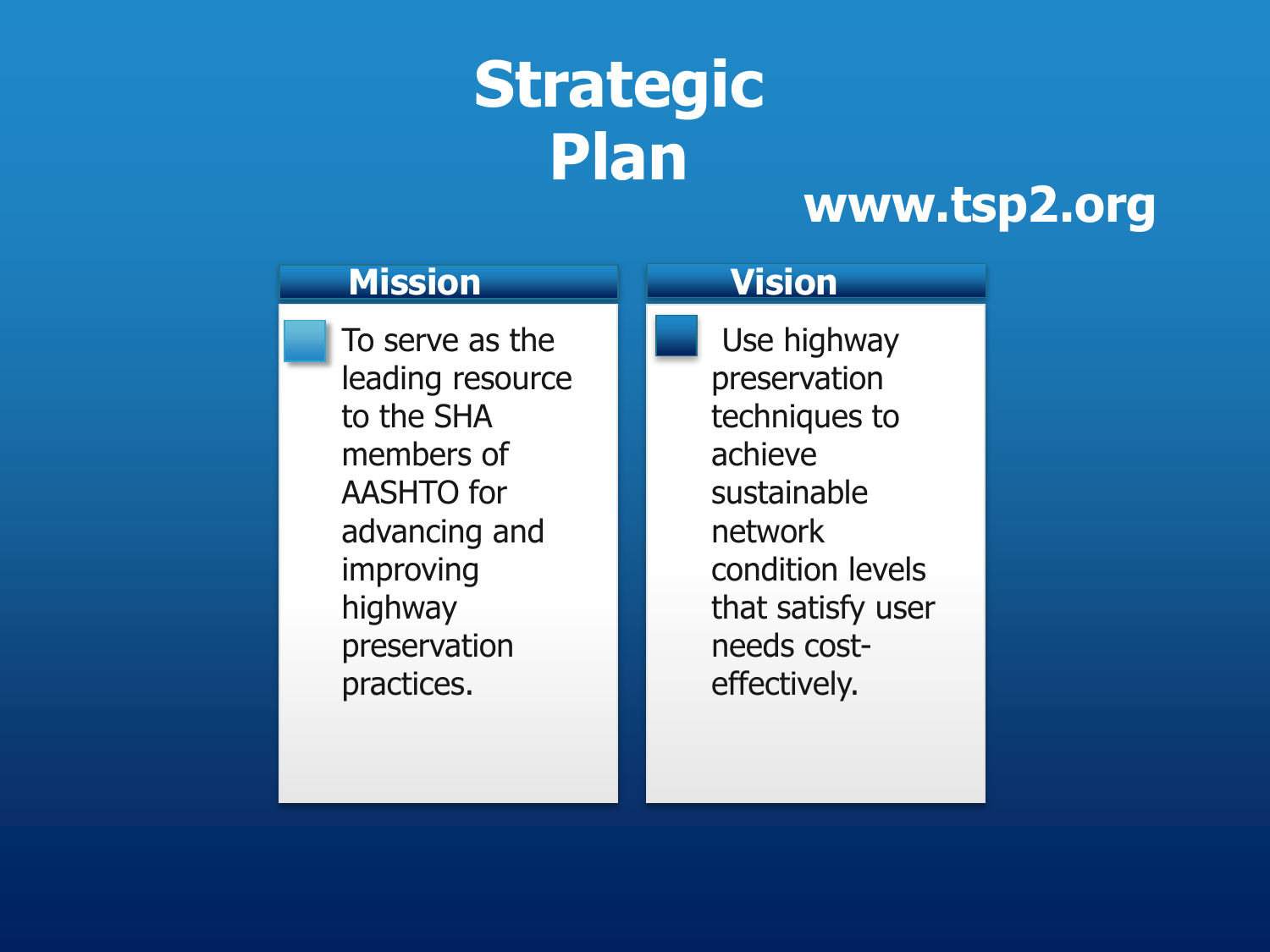

## **Goals**

#### **www.tsp2.org**

1 Provide a 2 Develop a 1 3 Provide a clearing house for information on effective preservation technologies that enhance the performance and extend the useful service life of pavements.

system preservation "Help Desk" to provide State highway agencies with a source for technical, training and outreach services.

**Offer State** highway agencies with a source for technical, training, and outreach services.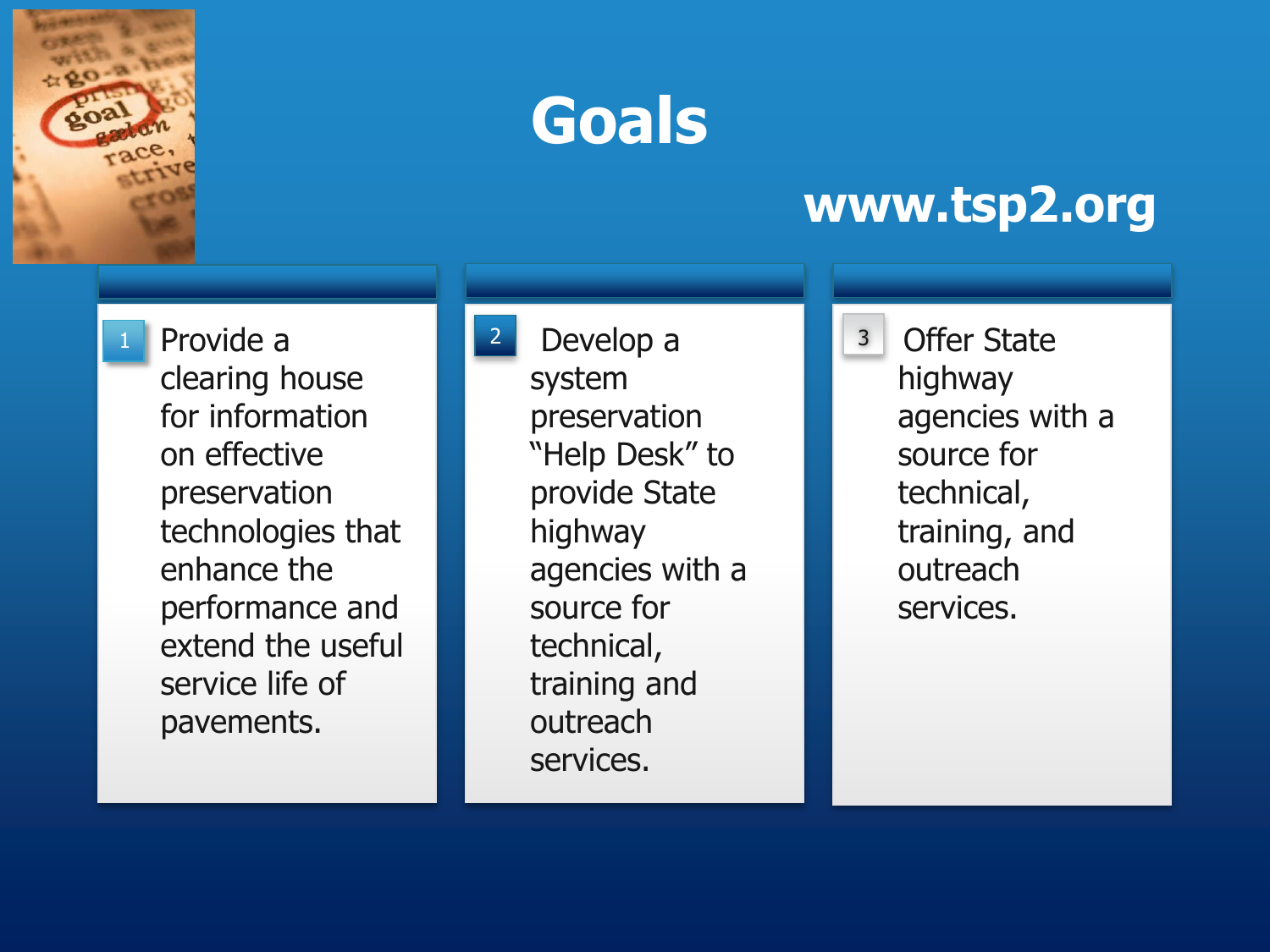## **History**



#### **www.tsp2.org**

- Approved by SCOH and AASHTO Board of Directors, May 7, 2005.
- TSP•2 implemented in 3 phases
	- Technical Services
		- Awarded and contract executed with NCPP May 2006
	- Pavement Preservation Regional Partnerships
	- Approved and executed with NCPP Sept. 2007
- Bridge Preservation Technical Services and Regional Bridge Preservation Partnerships
	- Authorized by Board of Directors Sept. 2008
	- NCPP selected as contractor Oct. 2009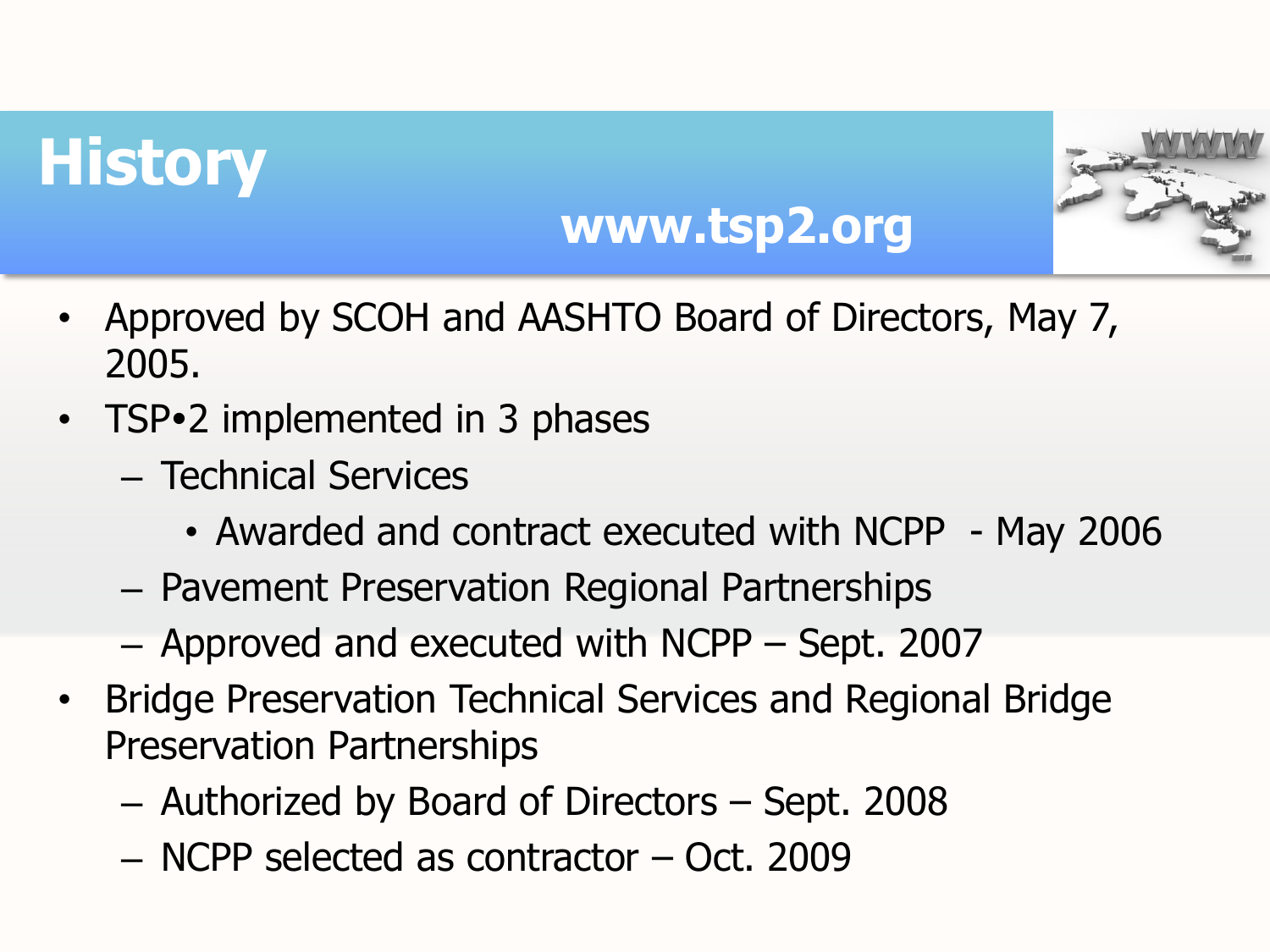## **History**



- Original Website launched in 2006
- Preservation Research and Technical document reference library has 1000s of documents
- Reference library increasingly identified as source in research efforts
- New Website launched October 2009
- Has been updated numerous times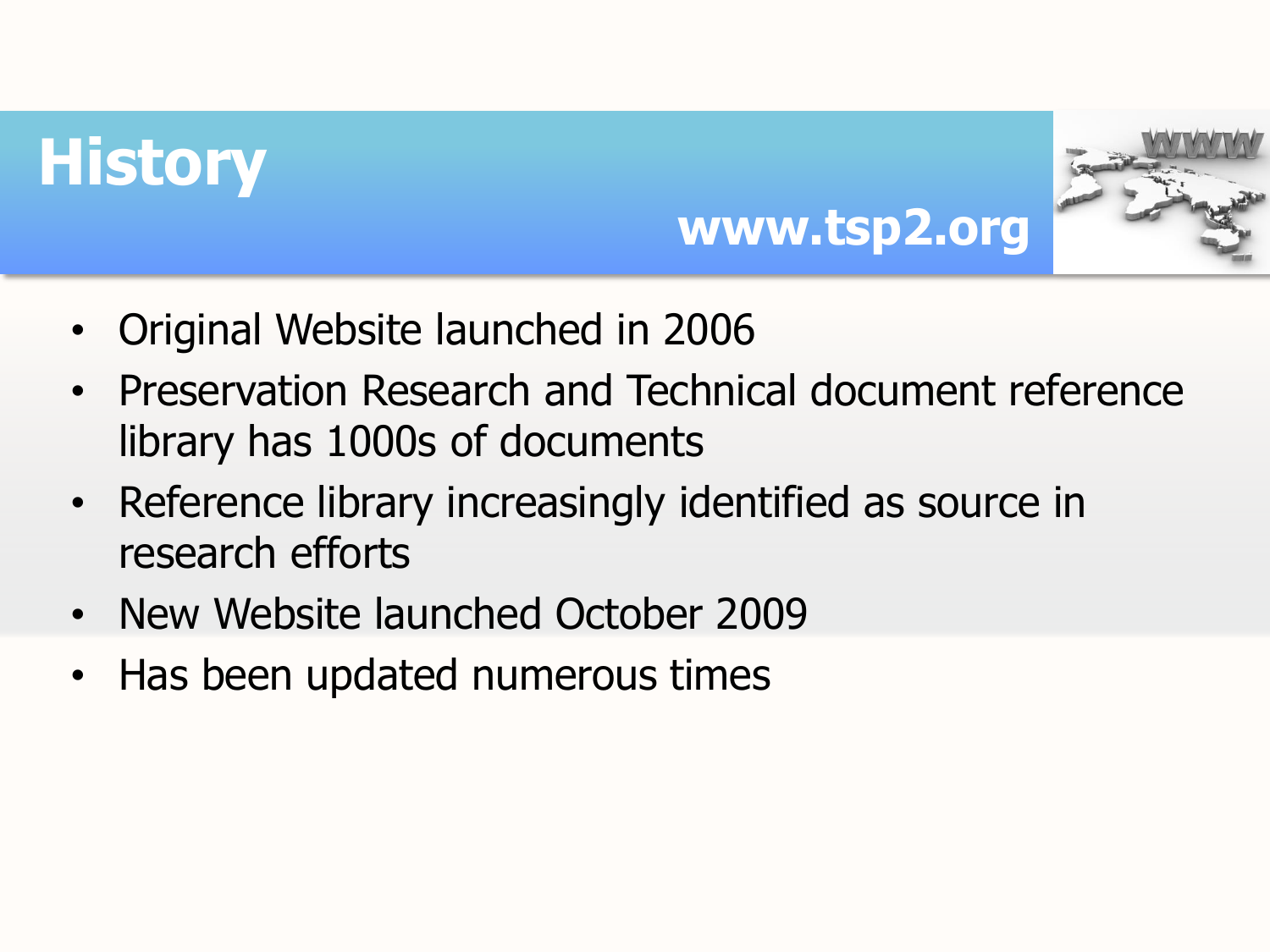## **Funding**

•**Annual voluntary contribution of \$20,000 for Phases 1-3.**

•**Currently, have 36 states participating.**

•**\$710,000 in contributions.**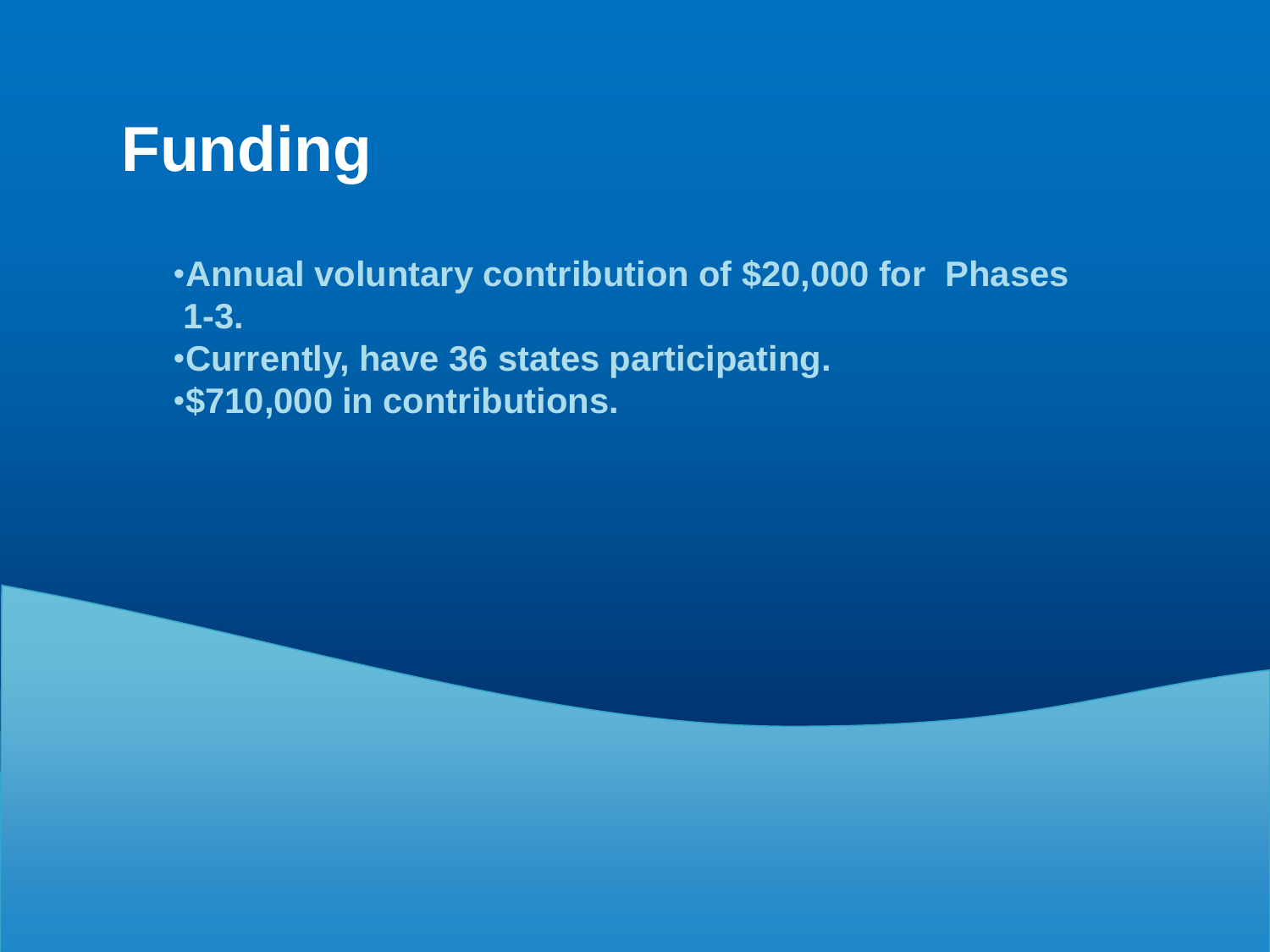# **Oversight Panel**

- **John Barton**, TXDOT, Chair
- **Jennifer P. Brandenburg**, NCDOT
- **Gregg Freeby**,TXDOT
- **Peter J. Weykamp**, NYDOT, NASHTO Rep
- **Eric C. Pitts**, GADOT, SASHTO Rep
- **Nancy Albright**, KYTC, MASHTO Rep
- **Lloyd Neely**, UTDOT, WASHTO Rep
- **Bruce V. Johnson**, ORDOT, Subcommittee on Bridges and Structures
- **Judith Corley-Lay**, NCDOT, Subcommittee on Design, Joint Technical Committee on Pavements
- **Colin Franco**, RIDOT, Subcommittee on Materials
- **Barton Newton**, Caltrans, Subcommittee on Bridges and Structures Technical Committee
- **Erle Potter**, VADOT, Equipment Management Technical Services
- **Butch Wlaschin**, FHWA Liaison
- **Jameelah E. Hayes & Kelley Rehm**, AASHTO Contacts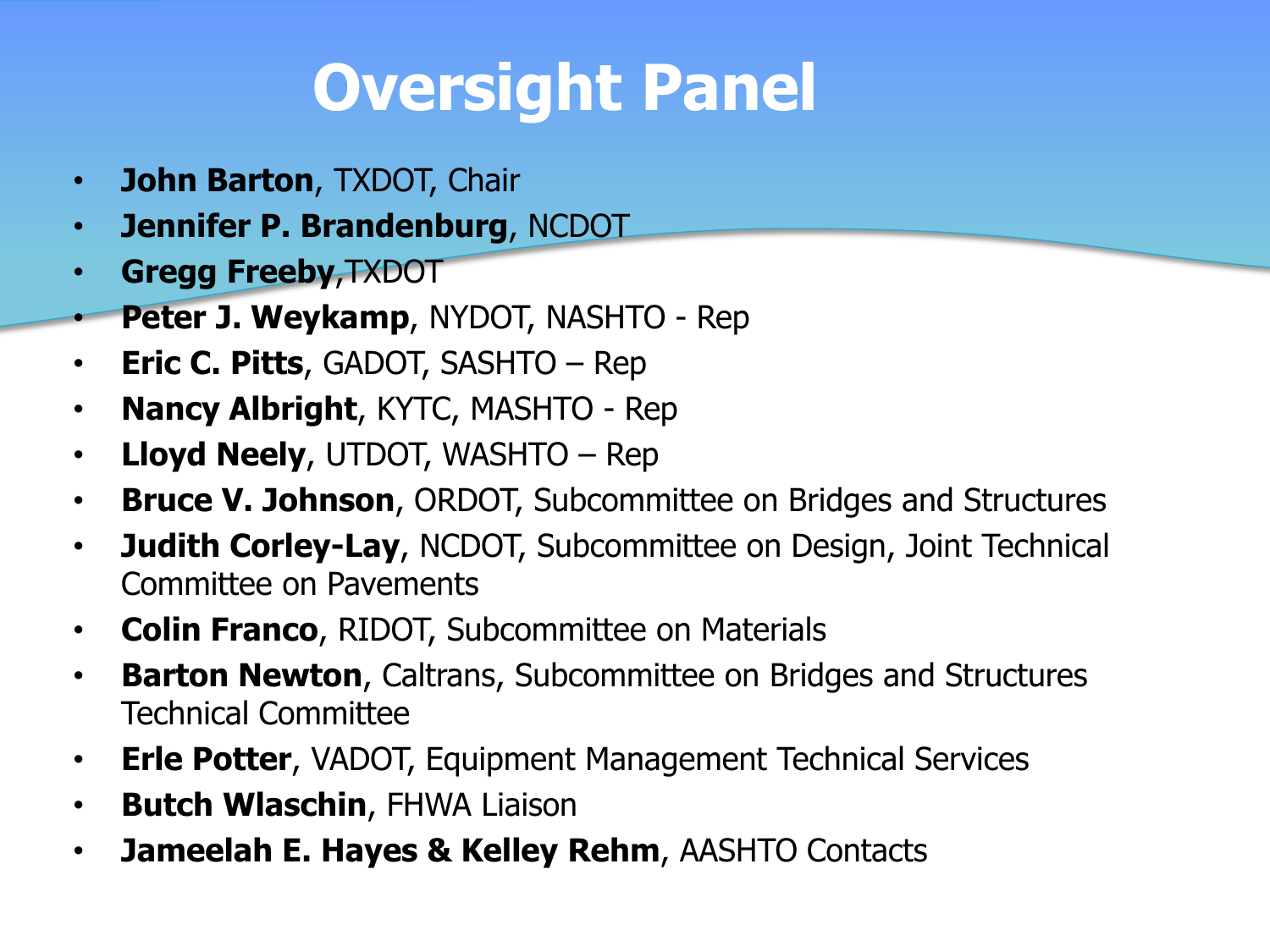# **Website & On-Line Services**

#### **www.tsp2.org**

- Searchable Reference Library 1
- LISTSERV email and Bulletin Board Service 2
- Help Desk 3
- Event Calendar 4
- News feed 5
- Interactive Preservation Screening Tool 6
- Digitally recorded event proceedings 7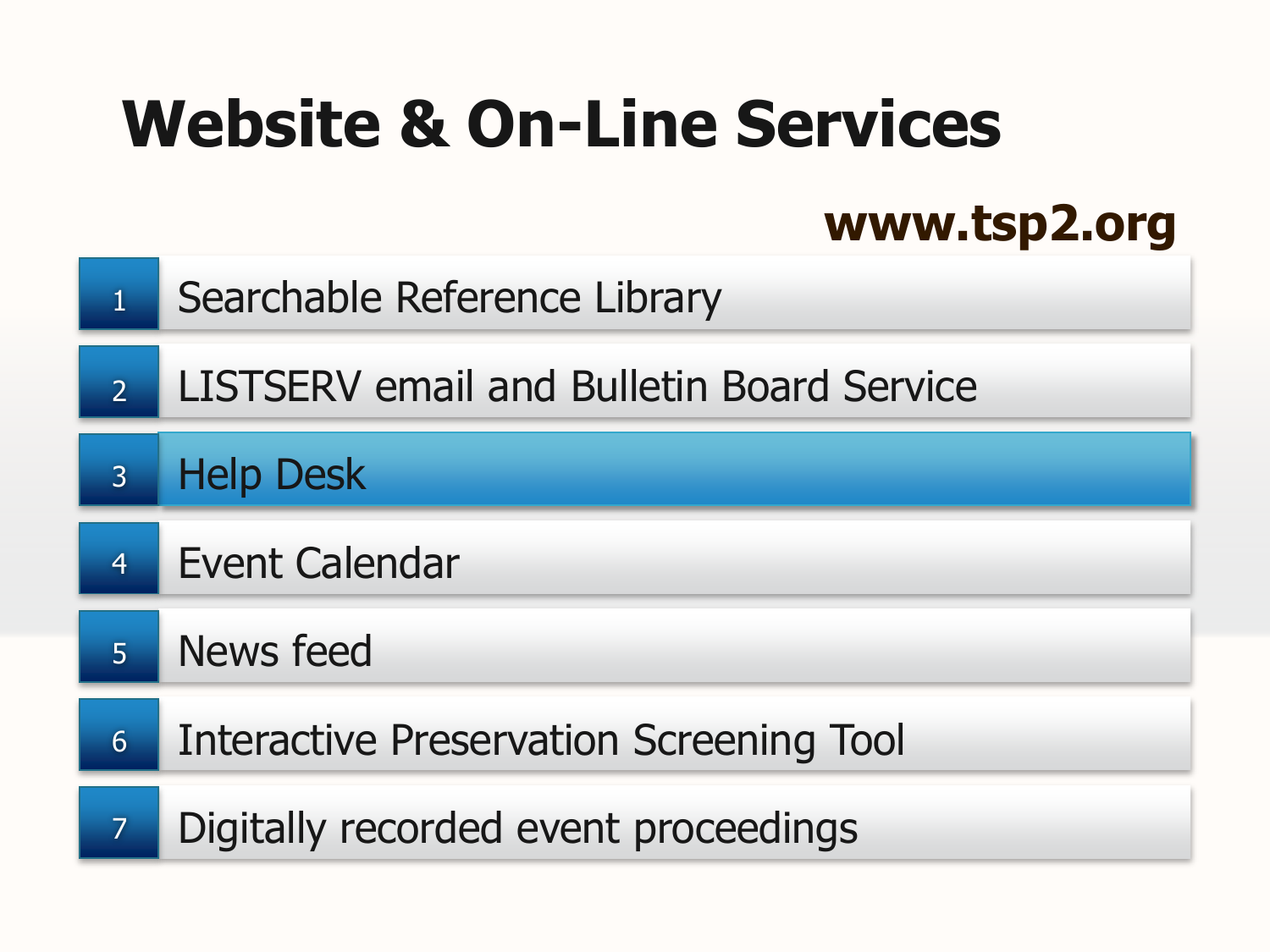### **Video Presentation www.tsp2.org**

• Video Presentation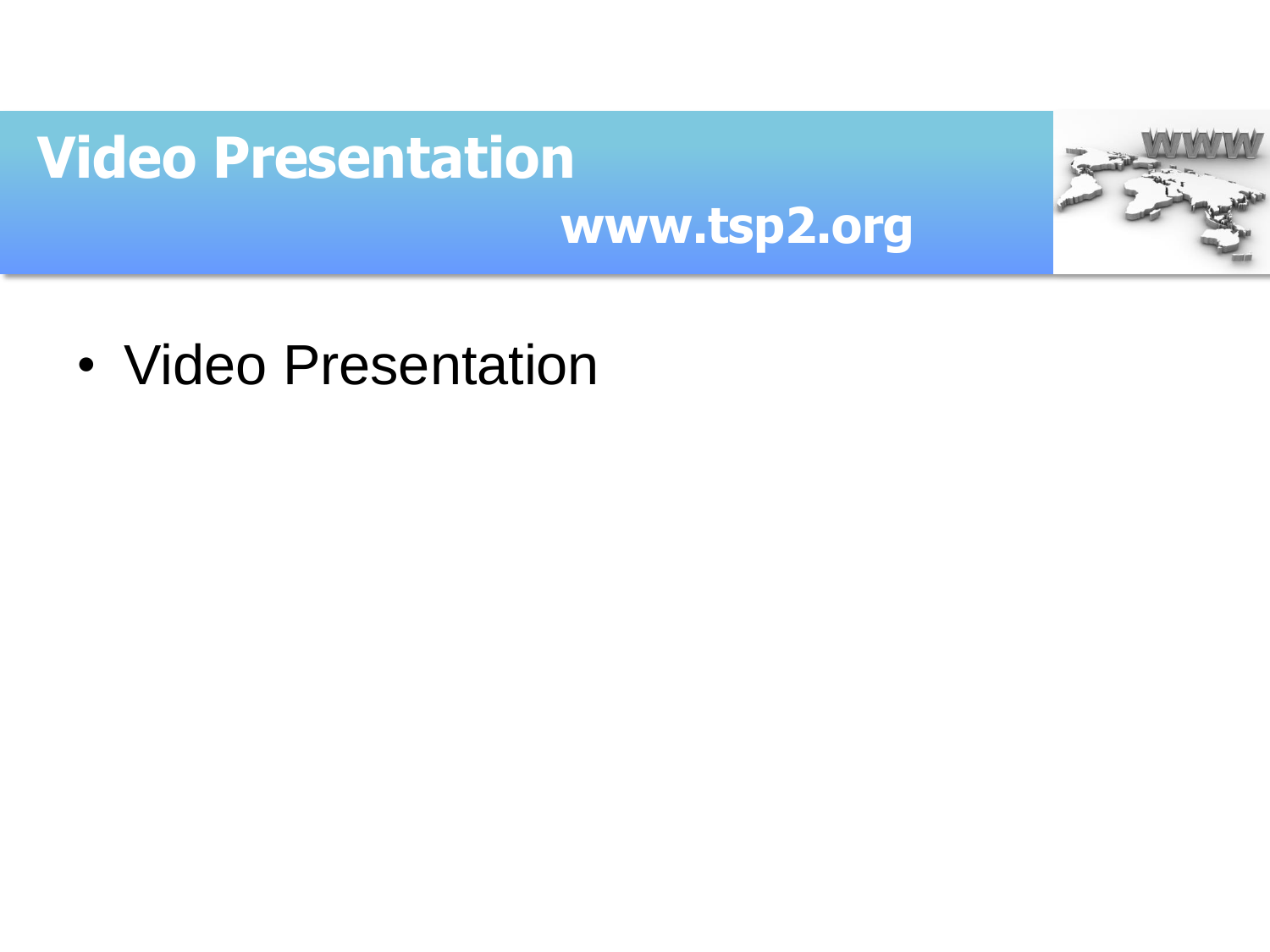#### Help Desk



- Personalized assistance on any system preservation related issue(s).
- Information and feedback will be used to develop outreach and educational materials.
- Help desk available on website
- Help desk assistance also available by telephone at 517/432-8220 (M-F 8-5 EDT) or email at ncpp@egr.msu.edu.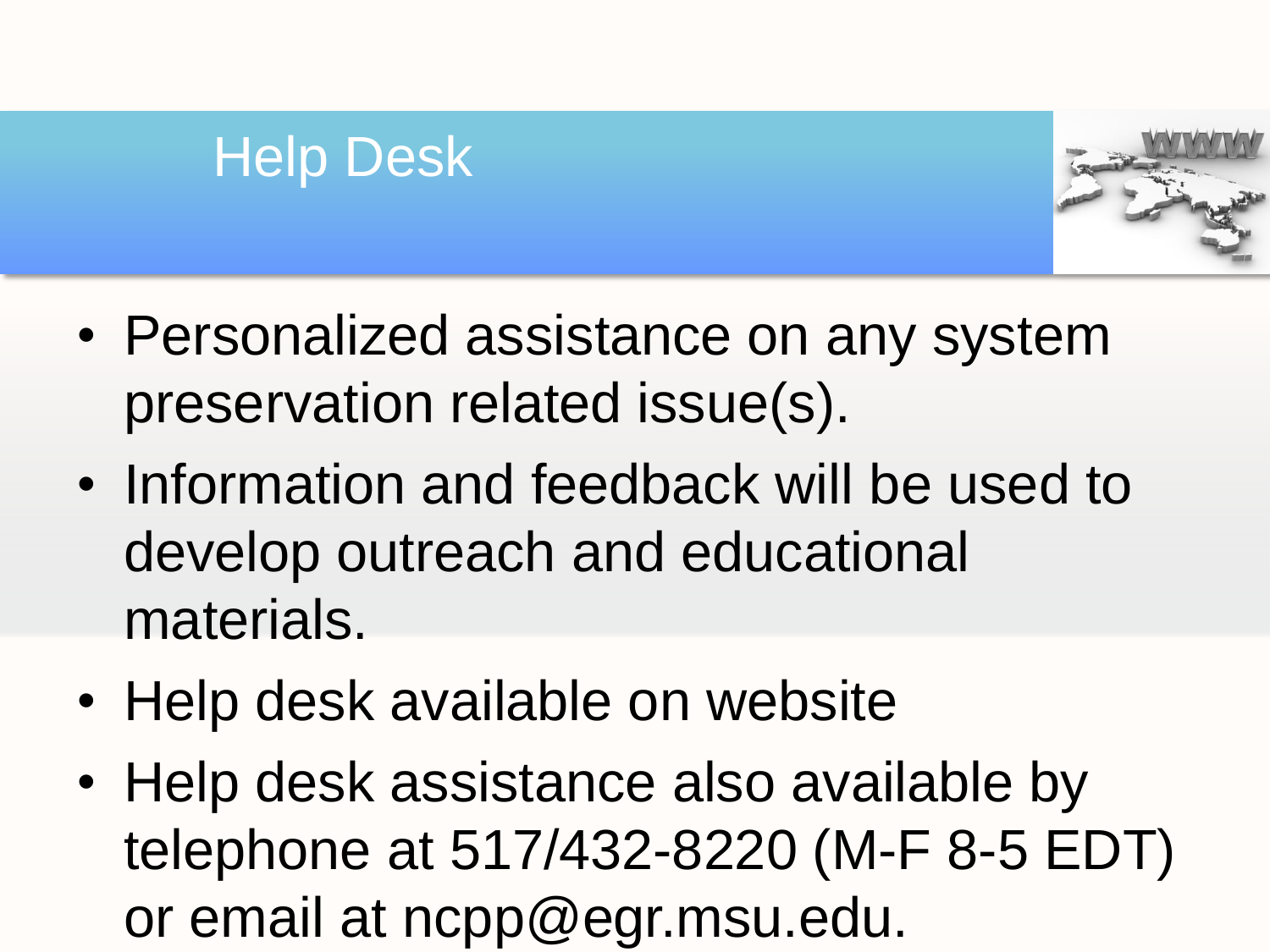#### Take Away

- Use the LISTSERV, Bulletin Board Service/forum, and Help Desk
- Feedback on the website
- Wealth of information on website
- States, please help us fund the \$20,000 voluntary contribution for Pavement and Bridge Preservation
- FHWA approved SP&R fund match waiver to cover voluntary contribution (State match not required)